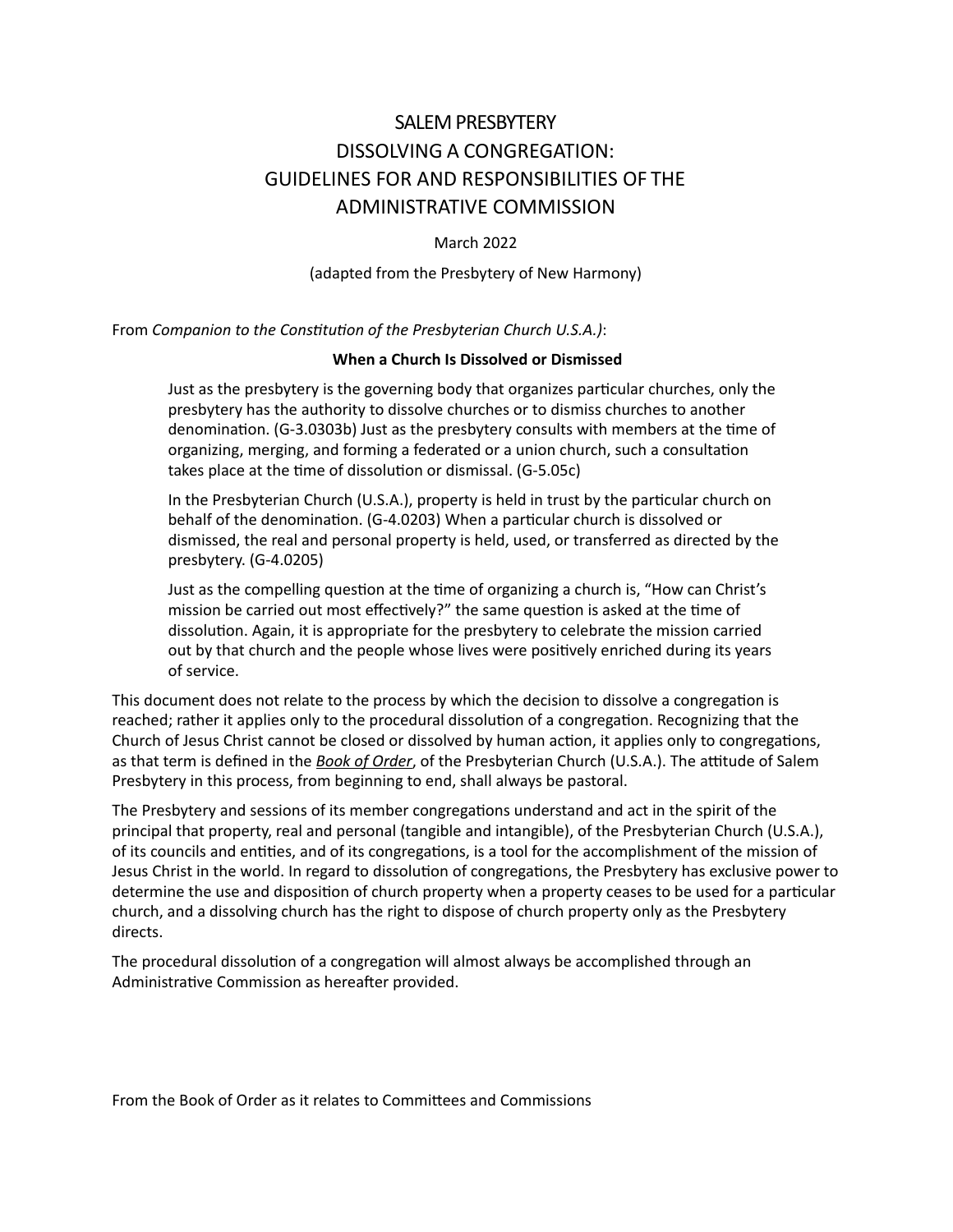# *G-3.0109 Committees and Commissions*

Councils may designate by their own rule such committees and commissions as they deem necessary and helpful for the accomplishment of the mission of the church, and may create such structures jointly with other councils, in consultation with the next higher council. In appointing such committees and commissions councils shall be mindful of the principles of unity in diversity consistent with the provisions of this Constitution (F-1.0403, G-3.0103).

A committee shall study and recommend action or carry out decisions already made by a council. It shall make a full report to the council that created it, and its recommendations shall require action by that body. Committees of councils higher than the session shall consist of both Ministers of the Word and Sacrament and members of congregations, in numbers as nearly equal as possible.

A commission is empowered to consider and conclude matters referred to it by a council. The designating council shall state specifically the scope of the commission's powers and any restrictions on those powers.

# *G-3.0109(b):*

A commission shall keep a full record of its proceedings and shall submit that record to the council for incorporation into its records. Actions of a commission shall be regarded as actions of the council that created it. A commission may be assigned additional duties as a committee, which duties shall be reported and handled as the report of a committee.

The decisions of an administrative commission shall be reported to the clerk of the designating council, who shall report it to the council at its next stated meeting. A council may rescind or amend an action of its administrative commission in the same way actions of the council are modified.

# *G-4.0205 Property of a Dissolved or Extinct Congregation*

Whenever a congregation is formally dissolved by the presbytery, or has become extinct by reason of the dispersal of its members, the abandonment of its work, or other cause, such property as it may have shall be held, used, and applied for such uses, purposes, and trusts as the presbytery may direct, limit, and appoint, or such property may be sold or disposed of as the presbytery may direct, in conformity with the Constitution of the Presbyterian Church (U.S.A.).

# **After a congregation has voted to close…**

# **HOW THE ADMINISTRATIVE COMMISSION (AC) IS ESTABLISHED:**

- **1.** Salem Presbytery (SP) or the Executive Council (EC) VOTES to concur with request from a Session, the COM or Stated Clerk that a particular congregation be dissolved and that an AC be appointed to oversee the closing process.
- *2.* In creating the Administrative Commission, SP or the EC shall authorize it to act with the authority of SP, by adopting the following resolution, which may be modified, from time to time, as the specific circumstances of the congregation in question require: *RESOLVED, That Salem Presbytery*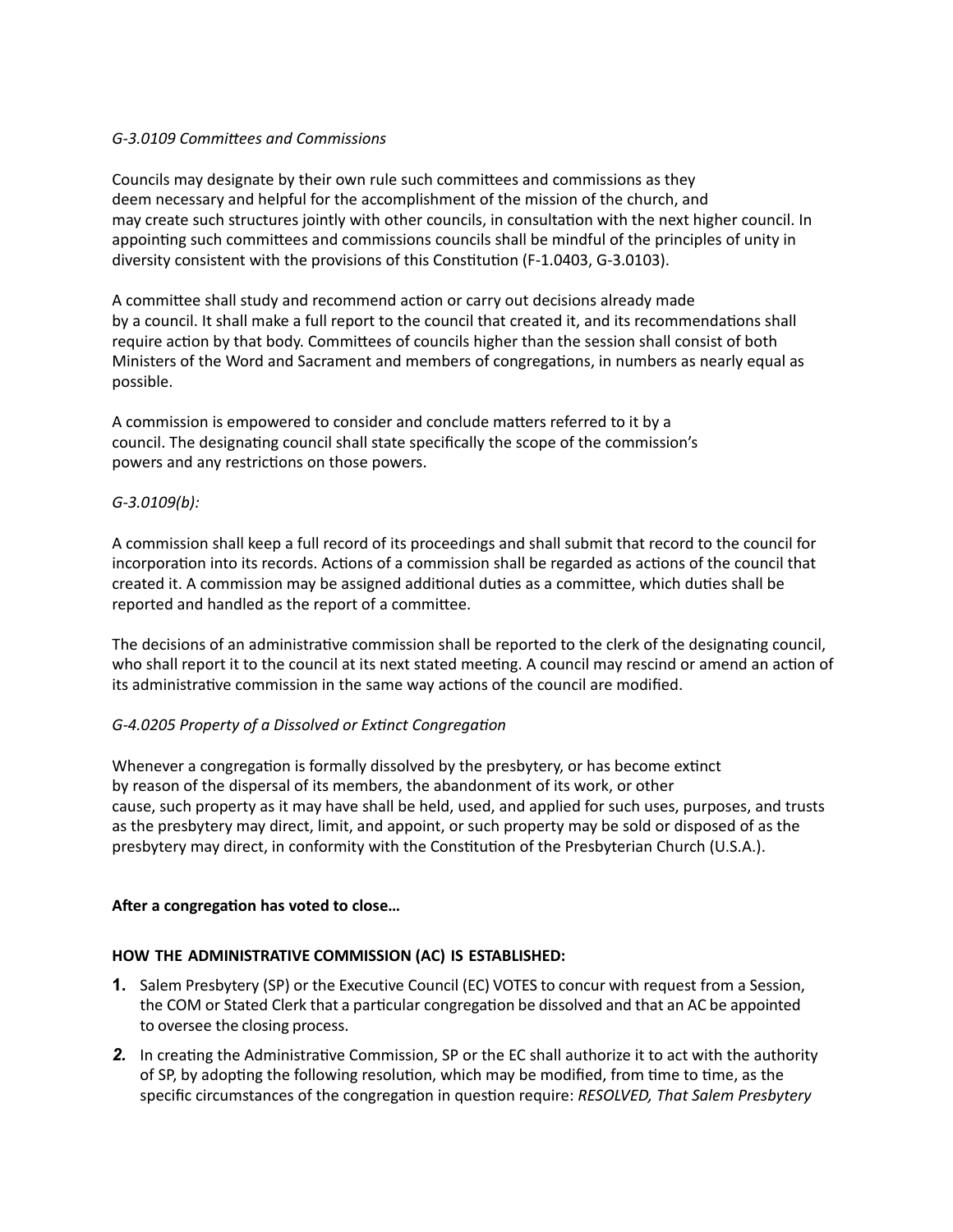*(or that the Executive Council, acting on behalf of Salem Presbytery) appoint an Administrative Commission for the (insert name) Presbyterian Church of (insert location), North Carolina, to act on Presbytery's behalf, with the power to meet with the Session and members of the congregation, including calling a meeting of the Session and/or of the congregation, as necessary, to arrange for the pastoral care of the members, publicize the dissolution of the congregation, ascertain the financial status and outstanding financial obligations of the congregation, secure the Session records, secure the legal rights to all property (real or personal) held by or for the benefit of the congregation, dispose of the moveable personal property of the congregation, secure the building and property, attend to matters of insurance, dispose of the building and grounds (subject to any guidelines established by SP or the EC) or convey the building and grounds to Salem Presbytery Corporation of the Presbyterian Church (U.S.A.)", recommend the use of the assets of the congregation, plan and conduct a Service of Witness, secure the assistance of other individuals, as appropriate, to assist with its work, and generally to do such things and take such actions, for, in the name of, and on behalf of SP as shall be reasonably necessary to accomplish the general purpose of this resolution.*

- **3.** The Moderator and members of the AC are elected by SP or appointed by the EC. The AC "shall consist of both ministers of the Word and Sacrament and members of congregations, in numbers as nearly equal as possible" (G-3.0109), and should, if possible, include a Ruling Elder on Session from the congregation being dissolved.
- **4.** The Moderator of the AC, in consultation with the Stated Clerk, will convene the AC in a timely fashion in order for the Stated Clerk to review these responsibilities with the AC and allow it to begin its work. A Recorder shall be chosen from among the AC who will keep accurate records of the AC's deliberations and actions and promptly furnish them to the AC and the Stated Clerk.
- **5.** The AC, in consultation with the Stated Clerk, will carry out the following responsibilities and will determine the date(s) upon which services of worship and activities shall cease at the congregation to be dissolved, noting that the congregation is not dissolved until the conclusion of the final (presbytery-approved) closing worship service.
- **6.** In the course of carrying out its responsibilities, the AC may remove or replace the Session or may itself act as the Session thereof.

# **THE RESPONSIBILITIES OF THE AC**

# **(NOTE: When possible and appropriate, the AC should execute these responsibilities in consultation with the Session of the congregation.)**

#### **I. ARRANGE FOR THE PASTORAL CARE OF CONGREGATION MEMBERS**

- 1. Work with the Session to identify where members wish their membership to be transferred.
- 2. Appoint a pastor to be responsible for pastoral care until membership istransferred or each member has made a clear decision to cease being an active member of any congregation.
- 3. Communicate to the members that membership is held by the Stated Clerk for one year if not transferred prior to dissolution of the congregation.
- 4. If the member wishes to transfer membership before the congregation is dissolved, the Clerk of Session will send the letter of transfer. If the membership is transferred after the dissolution of the congregation and within the one-year time period, the Stated Clerk will send the letter of transfer.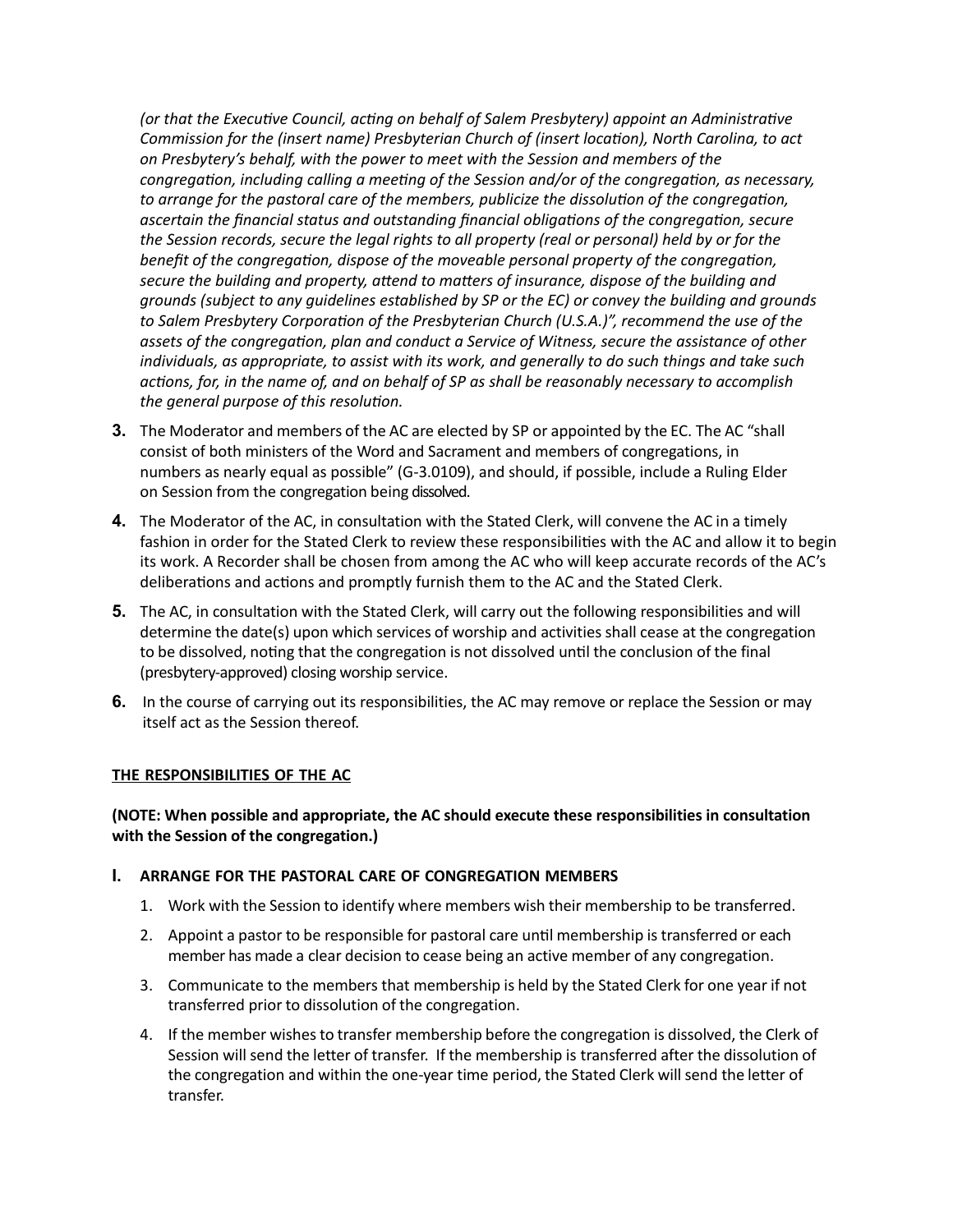# **II. PLAN A CLOSING WORSHIP SERVICE CELEBRATING THE LIFE AND MINISTRY OF THE CONGREGATION**

- 1. Set the date and the time for the service allowing for ample time for publicizing and sending invitations.
- 2. Decide what special features the service should include.
	- **a.** Determine whether the celebration of the Lord's Supper would be appropriate.
	- **b.** Consider structuring the service as a Service of Witness to the Resurrection, using resources form the *Book of Common Worship*, in particular the service for the "Vacating of a Church Building (including the Dissolution of a Church) in the *Book of Occasional Services*, a supplement to the *Book of Common Worship*.
	- **c.** Identify a possible preacher and other participants.
		- **i.** Former pastors/preachers might be participants.
		- **ii.** At least one representative from the congregation should be included.
		- **iii.** At least one representative from the AC should be included.
		- **iv.** The Moderator of SP and the General Presbyter and Stated Clerk should be included.
	- **d.** Include familiar and favorite music of the congregation, including hymns, other special music, instrumentalists, and/or choirs or soloists.
	- **e.** Include a brief history of the church, including the reason/s for the dissolution of this congregation.
- 3. Request that the Session designate where the proceedsfrom the Offering will go, generally a local mission to which the congregation is connected.
- 4. Arrange for ushers, elders to serve Communion, and parking lot assistants, if needed.
- 5. Develop and print bulletins.
- 6. Arrange for preparation of communion elements, if needed.
- 7. Arrange for any needed cleaning of facility before the service.

#### **III. PUBLICIZE THE CLOSING SERVICE**

- 1. Request the Session to develop a "guest list" of relatives, friends, community connections, former members, pastors, and staff whom the congregation wishes to invite to the celebration.
- 2. Request that the Session develop and send a printed invitation or flyer to the "guest list"; the cost of which is usually covered by the Session.
- 3. Develop a flyer or announcement about the closing to be used in communication through SALEM MATTERS to the congregations and members of the SP, providing ample time for distribution.
- 4. Arrange for local newspaper coverage and photographer.

# **IV. ARRANGE FOR A RECEPTION FOLLOWING THE CLOSING WORSHIP SERVICE**

1. Identify the location for a reception which usually follows the closing worship service.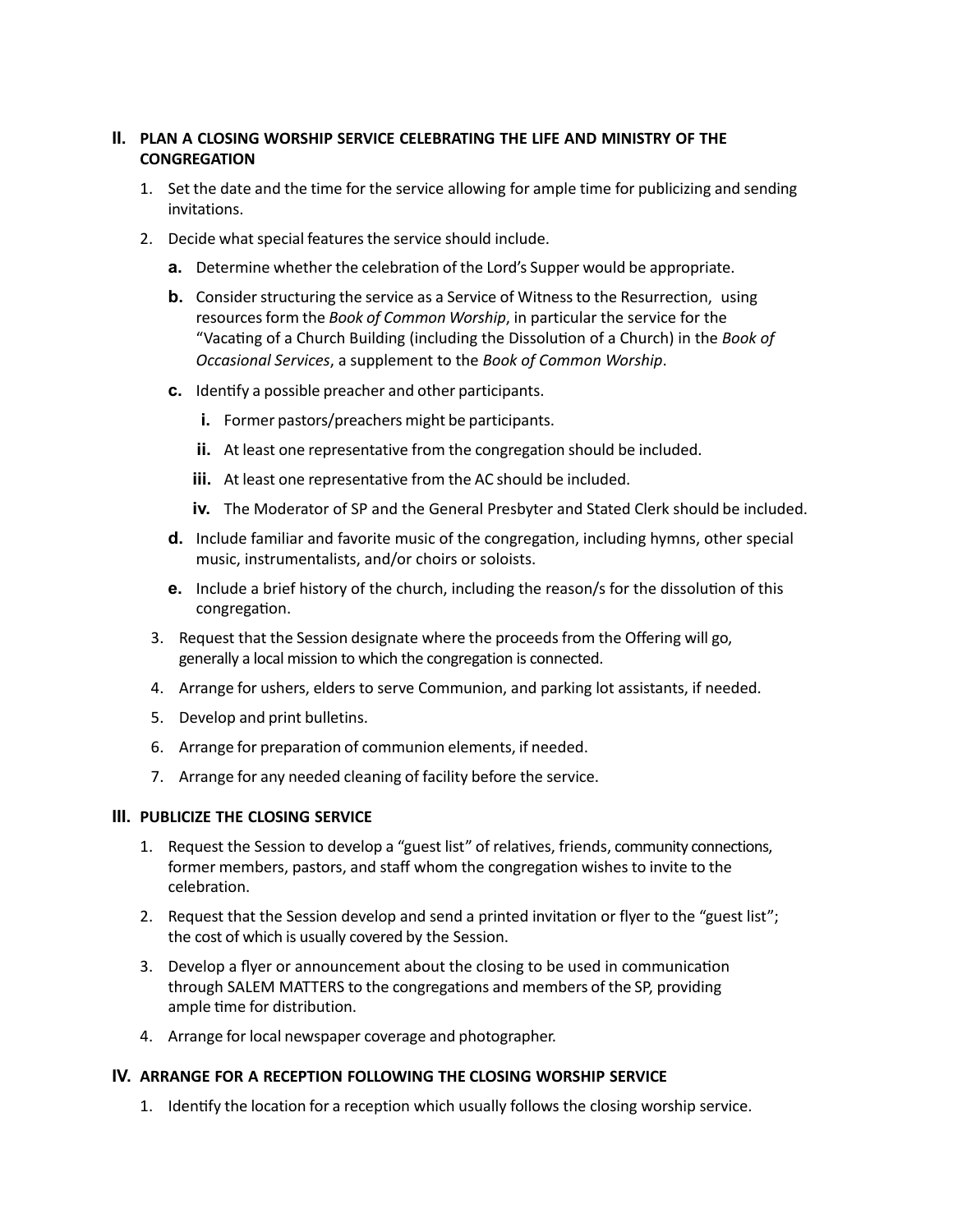- 2. Decide how the food will be provided (i.e. catering, congregational donations) and what financial resources are available, appropriate, or needed to host this event
- 3. Request that the Session appoint a "team" to take charge of decorating, gathering memorabilia to display, and making other arrangements.
- 4. Plan the program with time for recognizing attendees, sharing memories, toasts, etc.

### **V. ASCERTAIN THE FINANCIAL STATUS AND OUTSTANDING FINANCIAL OBLIGATIONS OF THE SESSION**

- 1. Conduct a financial review of the Treasurer's records for the last 12 months.
- 2. Determine location of all accounts, such as checking, savings, investments, endowment, Sunday school, women's group, and any other financial resources.
- 3. Determine if there are any bequest or donor stipulations related to memorial accounts or an endowment.
- 4. Have all accounts closed, transferring any balances to the primary checking account of the Session.
- 5. Submit new signature card(s) for accounts with at least two members of the AC designated as signatories.
- 6. Determine any outstanding debts/obligations and publish in local paper a public notice to the effect: "*The \_\_\_\_\_ Presbyterian Church of \_\_\_\_\_ will cease operation on or about \_\_\_\_\_. Any outstanding debts/financial obligations must be submitted in writing to the church treasurer (place address here) by the close of business on \_\_\_\_\_."*
- 7. Oversee the discharge of all financial obligations by the Treasurer.
- 8. Oversee the provision of a "statement of contribution" to all current year contributors.
- 9. If the congregation owns any stocks, bonds, certificates, or other financial instruments, have ownership transferred to SP.
- 10. Following the dissolution, transfer all remaining balancesto SP and close all remaining accounts.
- 11. Be sure that employee/contractor tax documents are issued at year end.

#### **VI. SECURE THE SESSION RECORDS**

- 1. Locate all Session and congregational minutes, the church register, and any other financial and legal records to be transferred to the SP office and then archived at the Presbyterian Historical Society.
- 2. The Clerk of Session will hand these symbolically to the Stated Clerk or SP Moderator at the conclusion of the Closing Celebration.

#### **VII. SECURE THE LEGAL RIGHTS TO THE PROPERTY**

- 1. Secure a Clear Title or "Quick Claim" to the property.
- 2. A copy of the deed may be obtained from the County Courthouse; a copy should be sent to the Stated Clerk for filing in the SP office.
- 3. Ascertain if there are any deed restrictions, stipulations or liens.
- 4. Transfer title of the property to SP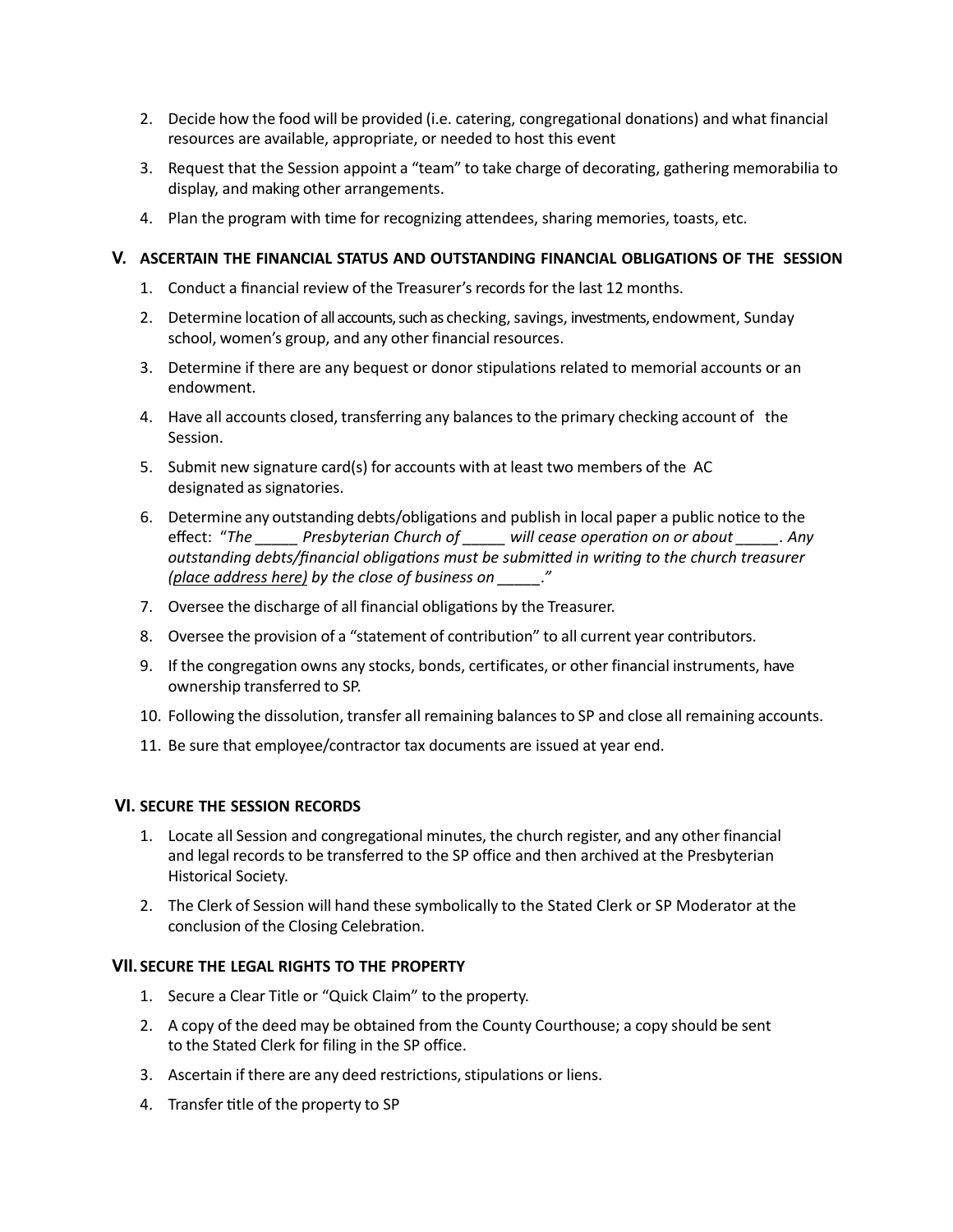- 5. Have the property listed on SP's property and liability insurance coverage and terminate any current insurance coverage.
- 6. Discover if the congregation isincorporated; ifso, locate the Articles of Incorporation.
- 7. Articles of Dissolution must be submitted to [State of North Carolina \(sosnc.gov\)](https://www.sosnc.gov/documents/forms/Business_Registration/business_Corporations/articles_of_dissolution_by_board_of_directors_and_shareholders.pdf) on Form B-06.
- 8. At the time of the sale of property, NHP must notify the County Assessor's Office that the property is no longer used as a church.
- 9. Adopt and publish the following motion: "*Pursuant to the Constitution of the Presbyterian Church (U.S.A.) (Book of Order G-40205), Salem Presbytery is the legal successor of the \_\_\_\_\_ Presbyterian Church in \_\_\_\_\_, North Carolina*."

# **VIII.SECURE THE BUILDING AND PROPERTY**

- 1. Arrange for the disposition of furnishings
	- **a.** The Session, with the concurrence of the AC, needs to create an inventory of, and arrange for the disposition of furnishings, communion ware, hymnals, Sunday school supplies, pulpit, lectern, and communion table, etc. if they are not to be sold or included in the sale of the church property. Otherwise, these items may be given away to congregation members, sold by the piece, or bids may be received for the entire lot of furnishings. It is recommended that at least one appraisal by an antiques dealer/estate assessor be obtained before accepting any bids.
	- **b.** These decisions should be documented in detail in both Session and AC minutes.
- 2. Ascertain which utilities should remain connected and which may be disconnected and make these arrangements with the proper companies. Transfer billing for the utilitiesto SP following the closing service.
- 3. It may be necessary to maintain heat during the winter or cooling during the summer to avoid damage.
- 4. Electricity and water (if available) should remain on until the closing celebration.
- 5. Arrangementsshould be made to drain the pipes when utilities are turned off.
- 6. Secure the building and recover keys from anyone who does not need access.
- 7. If distribution of keysis widespread and any contents are valuable, consider having the locks changed.
- 8. Make provisions for a caretaker until the final disposition of the property, including mowing the lawn and maintenance of any sidewalks.

# **IX. ATTEND TO MATTERS OF INSURANCE**

- 1. All insurance coverage should be maintained at least until the final closing celebration.
- 2. Liability coverage should be maintained until the final disposition of the property.
- 3. Once the congregation is dissolved, coverage should be moved to SP's policy.

# **X. DISPOSTION OF BUILDINGS & GROUNDS**

1. Have the property surveyed if this is needed.